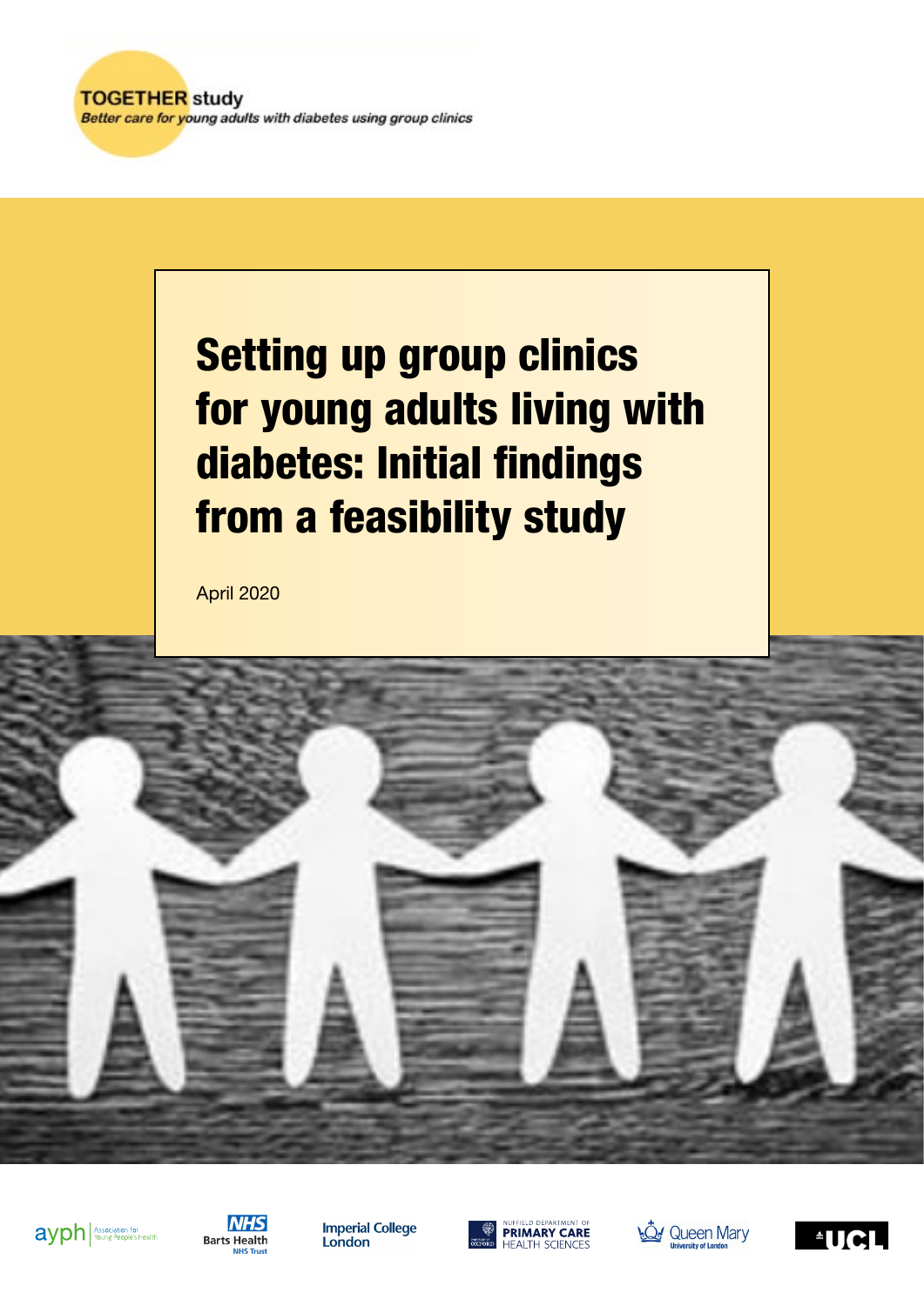## Setting up group clinics for young adults with diabetes: Initial findings from a feasibility study



**ff** ...the group<br>clinic, it's more clinic, it's more free. We can speak more about what is going wrong <mark>y y</mark><br>———————————————————— Young person

## **Contents**

Why try a group clinic model?

What the group clinics involved

What young people said

Health professionals' views

Learning and challenges

Next steps for group clinics for young adults with diabetes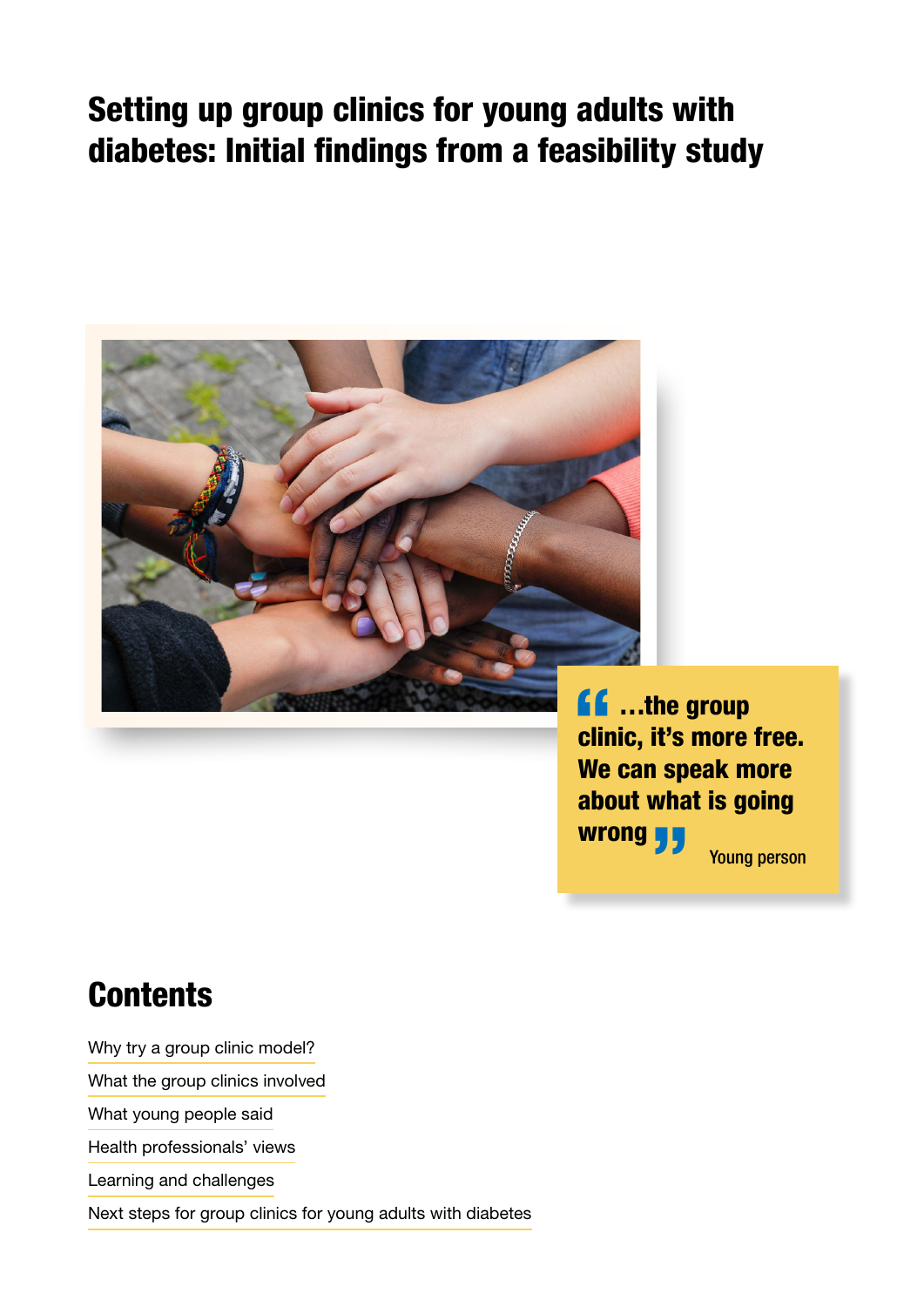## Why try a group clinic model?

Young adults with diabetes often report dissatisfaction with care and have poor diabetes-related health outcomes. The transition to adulthood is critical for learning how to independently manage long-term conditions, but young adults can face a lack of age-appropriate services. Service providers, on the other hand, are concerned about young adult's relatively poor attendance and engagement. To improve their experiences and outcomes, alternative ways of engaging young people in diabetes care are urgently needed.

Group clinics are becoming popular as a new care model in diabetes generally but are relatively untested with young adults. However they may provide a more successful way of encouraging engagement. A review of research suggested that models of group-based care varied significantly, with different amounts of clinical and educational content<sup>1</sup>. Our NIHRfunded project examined how group-based care could be developed and delivered in the NHS specifically to meet the complex and distinct needs of young people living with diabetes in socio-economically deprived settings.

## What the group clinics involved

We began by working with young people, service providers and commissioners to co-design a new model of care for young adults under 25, in the care of adult diabetes services in two hospitals in diverse London boroughs. The group clinics were run over a period of two years, alongside young adults' usual care. Throughout this time we recorded the experiences of everyone taking part by observing clinics, interviewing participants and staff, analysing documents, recording routine diabetes test results and estimating the financial cost.

Most of the clinics were led by a diabetes specialist nurse and a youth worker, with additional health professionals from the wider multidisciplinary care team contributing as required. The content of the group clinics was varied and was developed jointly by healthcare professionals and the young adults. Sessions included

diabetes self-management and education including diet and carbohydrate counting, issues of mental health and motivation, how to manage physical activity, sexual health and relationships. Clinics were not designed to replace usual consultant care but they went beyond simply being education sessions, involving peer to peer support, sharing and problem solving.

The clinics were organised differently at the two hospitals, guided by co-design at each site, with one hospital running group clinics on a usual 'clinic' afternoon, and the other at another, separate time. Generally the clinics took place on the hospital premises, but efforts were made to keep the setting as informal and participatory as possible.

Engagement varied between sessions but improved as the young people became more familiar with the new care model.

1. Papoutsi C, Colligan G, Hagell A, Hargreaves D, Marshall M, Vijayaraghavan S, Greenhalgh T and Finer S (2019) Promises and Perils of Group Clinics for Young People Living With Diabetes: A Realist Review. *Diabetes Care*, 42(5) 705-712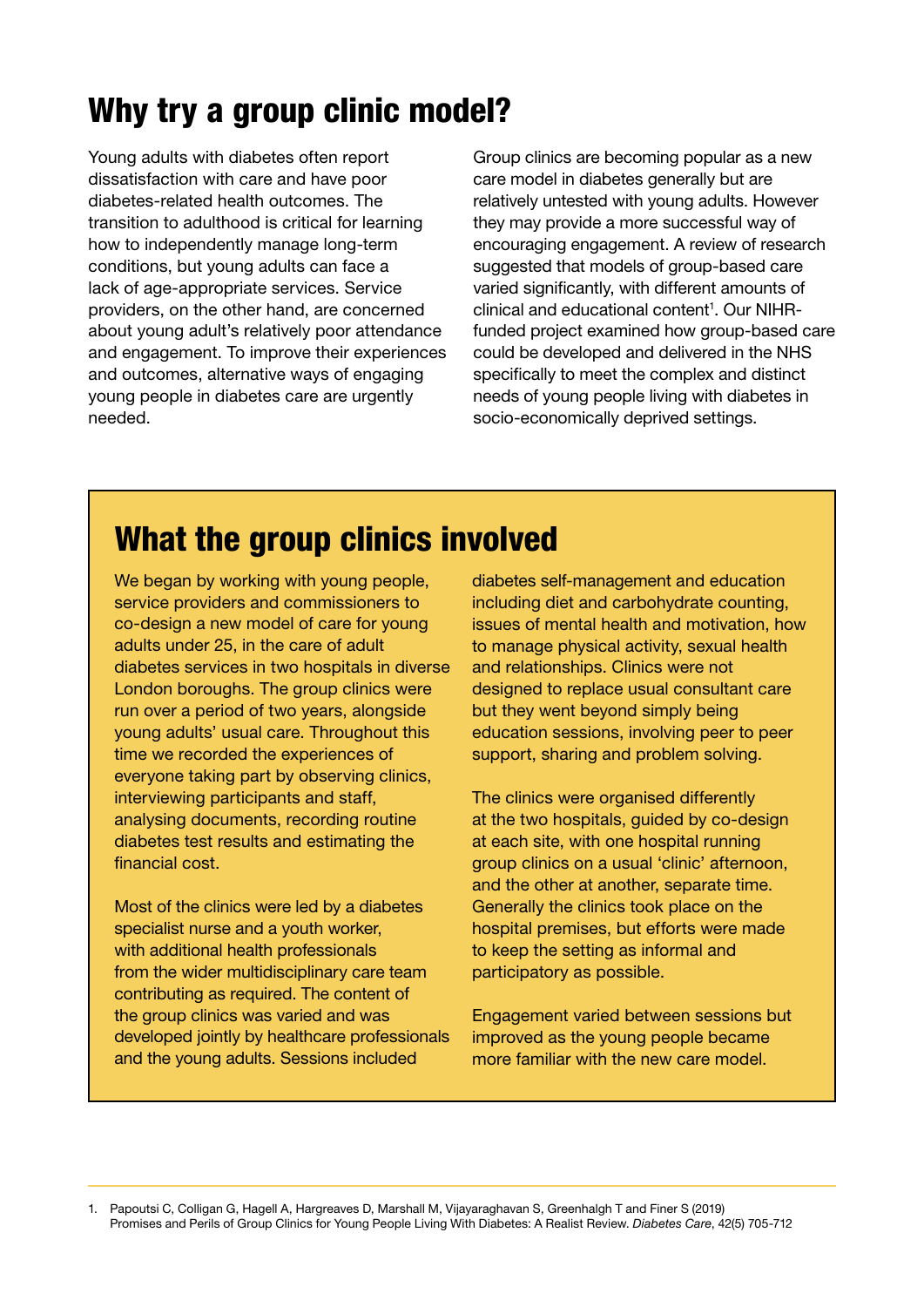## What young people said

Young people who took part in the group clinics were generally positive about the additional and different benefit that they could get from groups compared with their usual experience at the hospital. The flexibility, sharing, openness, non-judgmental language and understanding of their life stage were all viewed as important. The benefits included:

• Meeting other young people with diabetes

**K** You hear about it but I've never actually met another Type 1.  $\blacksquare$ 

• Feeling better supported emotionally

**ff** ...you know that there's people that<br>will understand your feelings and mayb will understand your feelings and maybe feel the same way as you do. <mark>JJ</mark><br>.

• Learning from other young people's experiences

**ff**  $[...]$  the doctor hasn't been there  $[...]$  people are talking from experiences in the people are talking from experiences in the group clinic which is actually a lot of help. **JJ** 

• Being able to speak more freely

**ff** There's certain questions that I prefer<br>to not ask my nurse. But going to the grou to not ask my nurse. But going to the group clinics, someone else may ask it, and then I can learn from it. "

 $\blacksquare$  ... the group clinic, it's more free. We can speak more about what is going wrong.  $\blacksquare$ 

#### Health professionals' views

They come with a big barrier, a massive " " protective ball around them…Once we take that shield off them then they're just themselves, they're just who they are. And they get the best out of us and we get the best out of them. <mark>JJ</mark><br>————————————————————

Health professionals described the delivery of group clinics as a steep learning curve, but one that built different kinds of interactions and relationships with young adults than standard clinics. Key elements of the group clinics included building trust, being nonjudgmental, and supporting the development of peer processes, and it took time and skill for these to emerge. Facilitation by a youth worker contributed significantly to this process. Competing behaviours between peers had to be managed carefully to result in beneficial outcomes, such as improved self-reflection and engagement with services.

**If** If you have their trust then they'll engage with you as much as you want them to engage, but they have to trust you. "

To accommodate the significant operational burden, good working relationships and reciprocity between health professionals was necessary. Beyond organising the sessions, clinicians had to make an active effort to follow the needs of young adults with diabetes and co-ordinate with the rest of their care team, so that the content of group discussions could be harnessed in ways that were useful and provided added value to all participants.

**f f** I think there's a very significant amount of additional work that is needed in order to of additional work that is needed in order to get the current model of care to work. JJ<br>————————————————————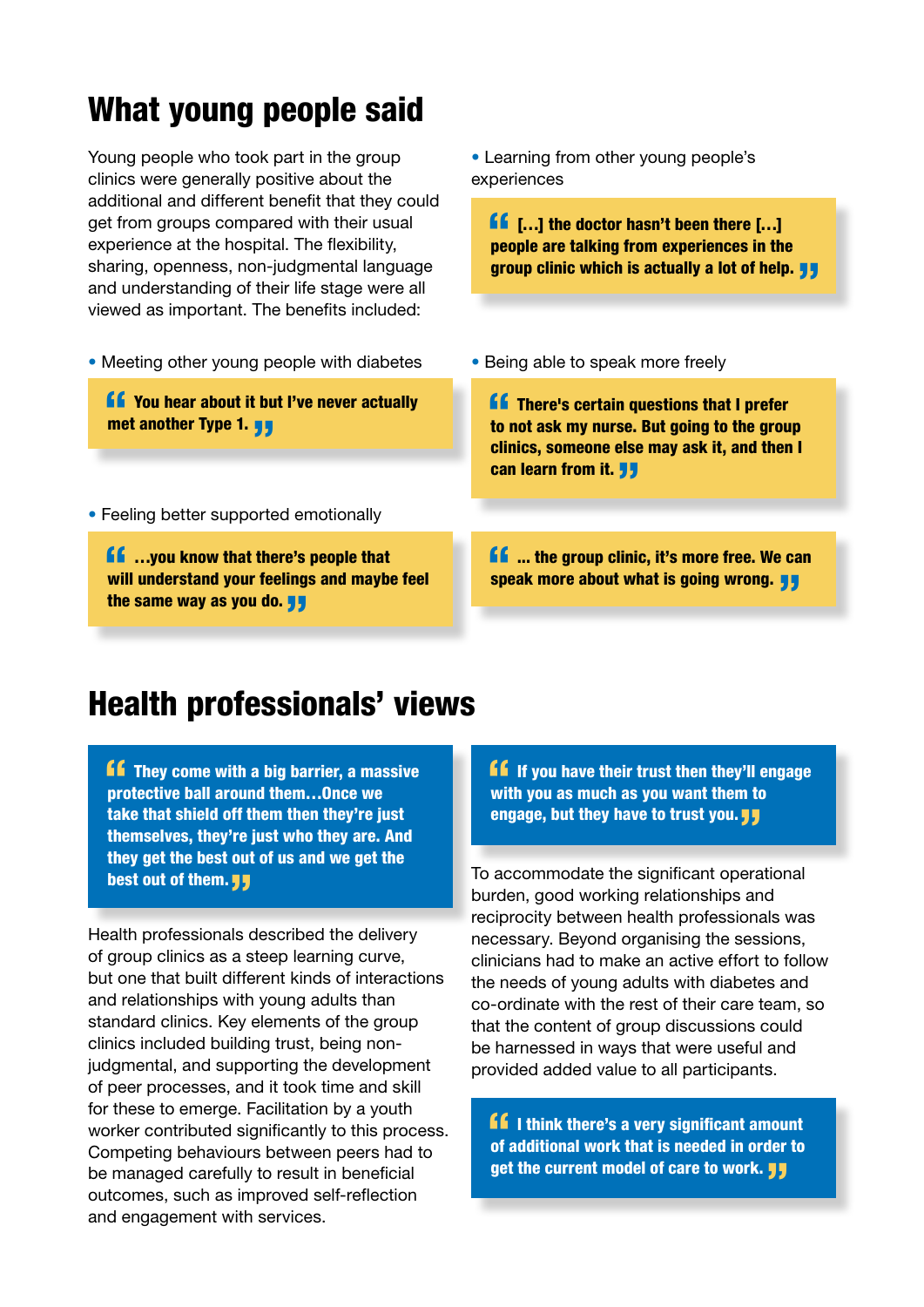## Learning and challenges

During the course of the project a total of 29 group clinics were delivered in two hospitals. The experiences of everyone taking part (staff and young adults living with diabetes) were compared with experiences of routine care in two other hospitals. In total, 37 young people took part in at least one clinic. Initial findings showed that a broad cross-section of young adults attended the group clinics, including some who were finding it particularly challenging to achieve control of their blood glucose, or with low clinic attendance. The data we have been collecting throughout the project show promising signs that group clinics could help improve attendance, enablement, and diabetes control for young people with diabetes. Further research, for example in a clinical trial, would be needed to confirm whether these findings hold up in more settings and translate to definite clinical benefits.

Implementation of group clinics was not always straightforward. Staff had to work hard to engage young people in the group clinics and on occasions there was a relatively low take up. Organising and delivering group clinics involved significant effort and co-ordination, which was often challenging to manage alongside usual clinical care. Slow engagement with the group clinics was often de-motivating for the health professionals running them. Various adjustments to operational and clinical processes were required to establish and deliver high-quality care. Overall, it seemed that group clinics could be a useful addition to usual practice – and might improve engagement with routine care – but were unlikely to replace it.

#### Making a success of group clinics for young people

Combining learning from our initial realist review<sup>2</sup> and the initial findings from this study some general principles begin to emerge about implementing a model that could potentially improve attendance, diabetes control and engagement:

- 1 Challenges need to be anticipated at the outset; service providers need to be prepared to manage the tensions that arise.
- 2 A group clinic model of care for young adults is likely to be needed in addition to individual consultations, not instead of them.
- **3** Clinics need to emphasise self-management and empowerment as well as practical knowledge, in order to be different from usual education sessions.
- 4. Staff need to support the development of a sense of affinity between young people living with diabetes attending group clinics, and this may require particular skills (such as those of youth work).
- **5** Clinics should provide safe, age-appropriate care.
- The potentially different needs of the group and different individuals 6 needs balancing.

<sup>2.</sup> Papoutsi C, Colligan G, Hagell A, Hargreaves D, Marshall M, Vijayaraghavan S, Greenhalgh T and Finer S (2019) Promises and Perils of Group Clinics for Young People Living With Diabetes: A Realist Review. *Diabetes Care*, 42(5) 705-712